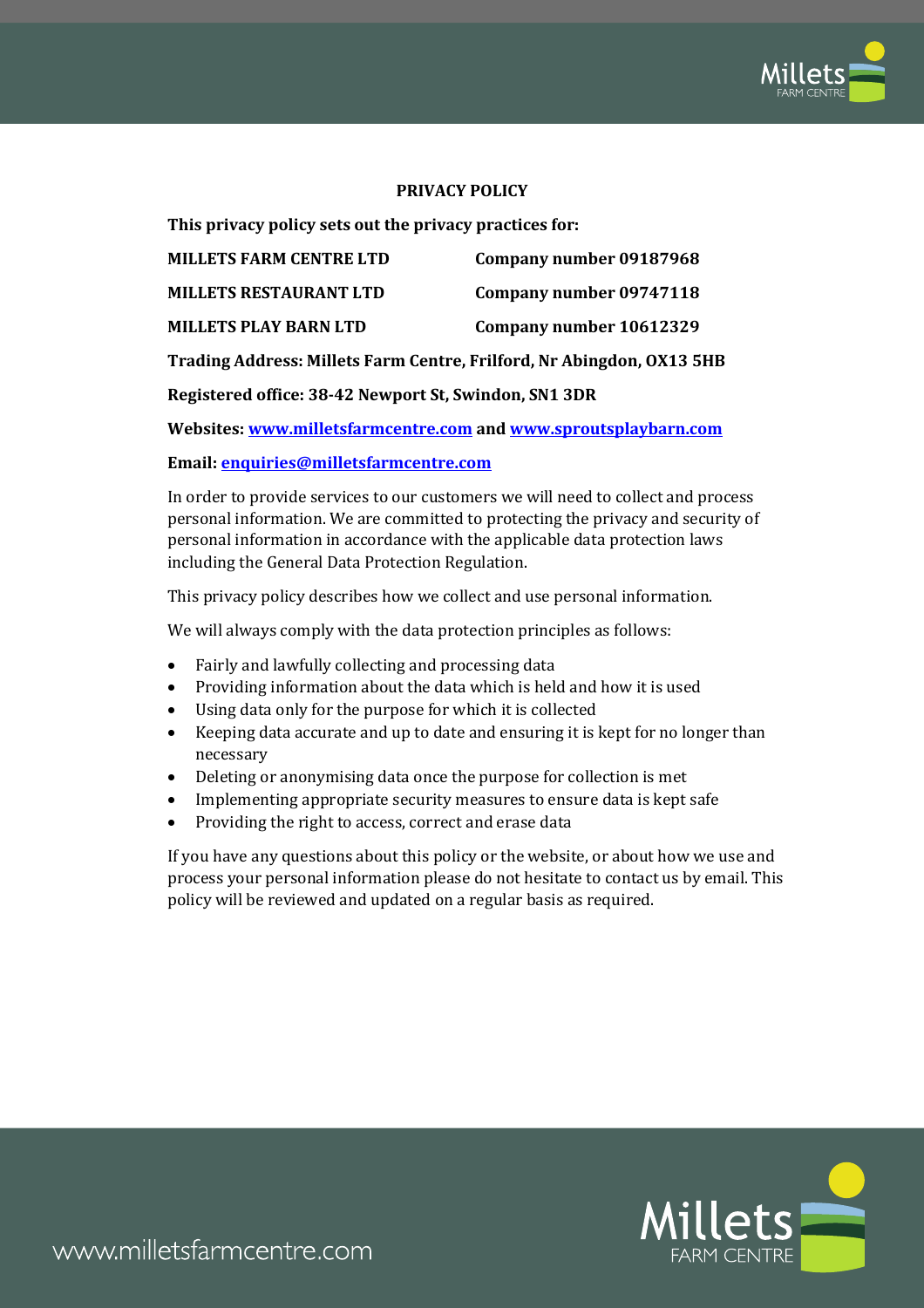

#### **CONTENTS:**

- **1)** Customer details
- **2)** Employee details
- **3)** Exhibitor details
- **4)** Computer Management
- **5)** Environment Management
- **6)** Home Working
- **7)** CCTV
- **8)** Promotional Images
- **9)** Cookies
- **10)**Email Newsletters
- **11)**External Links
- **12)**Social Media Platforms
- **13)**Implementation

## **1) CUSTOMER DETAILS:**

#### **Why do we need them?**

- 1. Customer name and contact details will be required when orders are placed for products, including gift vouchers, or services such as a party or a private function. Taking contact details ensures if we have any queries about the order we have the means to clarify with the customer to ensure we deliver the service to the highest standard.
- 2. Customer details may be taken if they were to enter an onsite competition in order to contact them should they win.
- 3. Customer details may be left if they were to complete a customer comment card and requested feedback from Millets Management.
- 4. Customer details will be taken in the case of an accident or incident onsite which needs recording for legal and insurance purposes.
- 5. Customer details will be received should they contact us via any of the milletsfarmcentre.com email addresses promoted on our website or social media platforms.
- 6. Customer details are stored for online marketing email communications where they have accepted marketing at the point of purchasing a ticket, product or booking a table via our website.
- 7. Customer details are stored for online marketing email communication where they have signed up to receive our e-newsletter via our website.

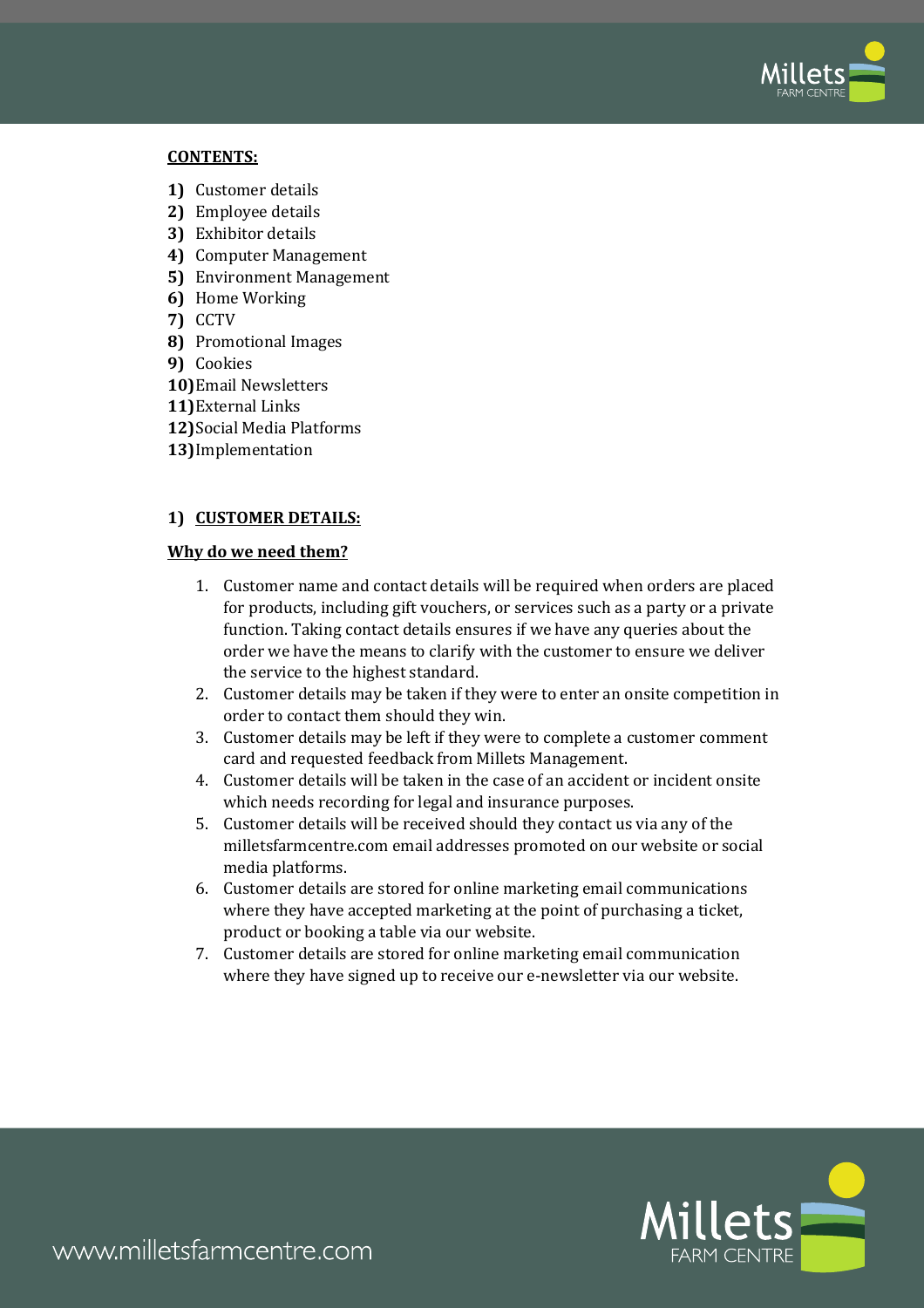

## **How do we store them?**

All customer details should be stored safely until the point at which the product or service has been delivered. Such safe places include:

- In appropriate books or folders that can be accessed by the required members of the department or senior management only.
- In sealed envelopes if in transit.
- On prep sheets stored within a locked office/room/filing cabinet.
- On forms that are delivered directly to Management who would then store them within a locked office/room/filing cabinet.
- Posted into a locked boxed, only accessible by an appropriate Millets team member who would then process them securely.
- On a Millets email address held on a password protected computer.
- On excel spreadsheets on Millets password protect computers.
- Within password protected software such as Digitickets, Trana and MailChimp provided they have robust GDPR processes.

Unauthorised places include:

- Anywhere within view of the general public.
- On a white board or wall planner that can be viewed by anybody passing.
- On a white board/lying on a desk in an office that reps/trades people/non-Millets employees may be invited into.
- On non-Millets email accounts, laptops, tablets, phones or any other data storing device.

Where a payment needs to be taken over the phone no customer card details should ever be written down but entered directly into the payment terminal.

#### **Sharing Customer Data**

- 1. Customer details may need to be shared between different member of the Millets team in order to properly deliver a service or deal with a query/incident. Customer details should be shared on a "need to know" basis only and should always be done so securely.
- 2. Sharing customer details with regulatory bodies such as Environmental Health will be carried out when legally required.
- 3. Sharing customer details with our insurers, accountants and lawyers will be carried out as required to process claims and during account auditing processes.
- 4. Customer details will only be used for Marketing purposes where consent has been given and an un subscribe option will always be available. Our customer enewsletters will be sent using Mail Chimp software.
- 5. Customer details will be shared with online payment providers, Sage Pay or World Pay when purchasing tickets or products online.
- 6. Customer details will be shared with Trana eCommerce Ltd when purchasing products via the Millets Farm Online Shop.

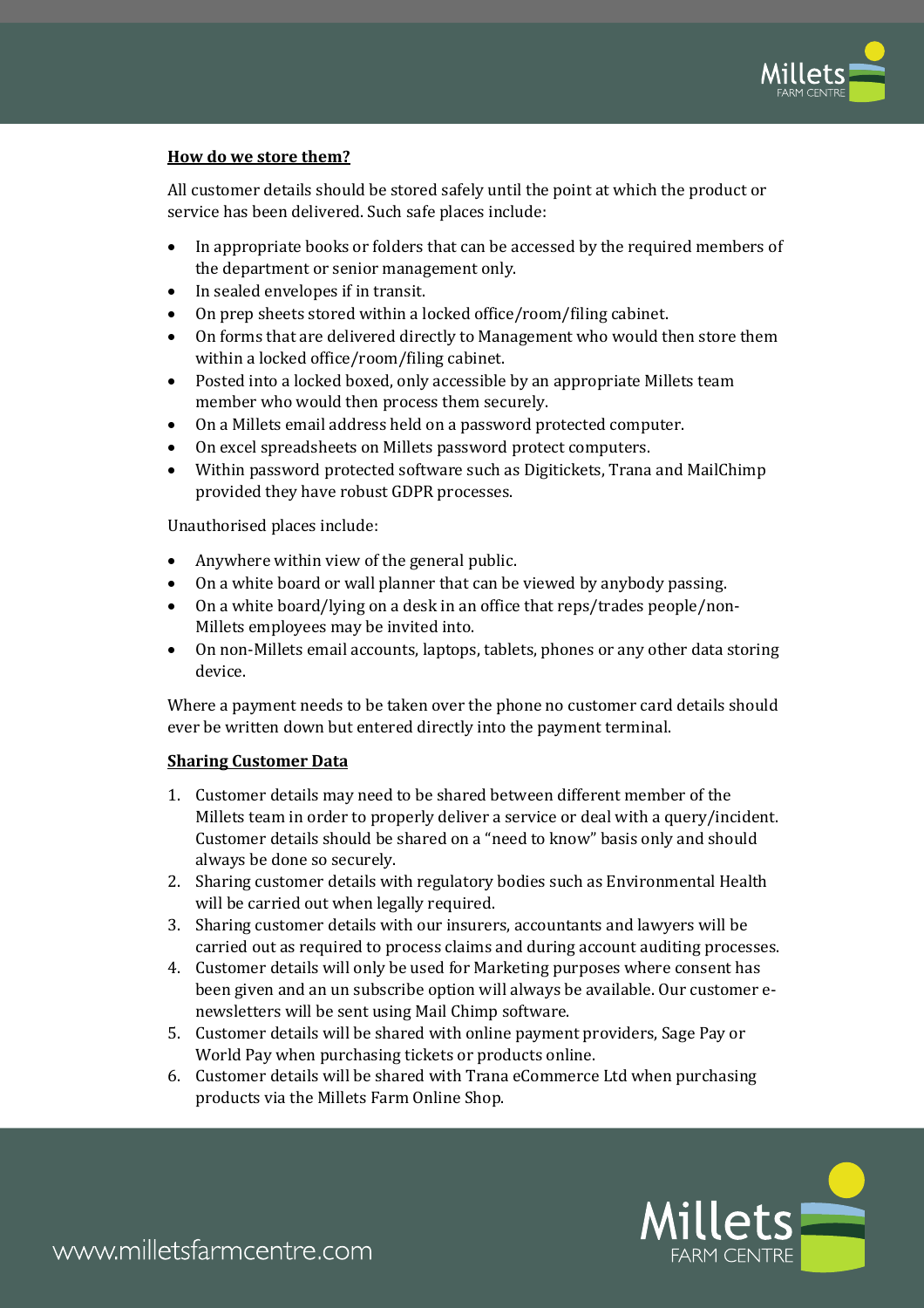

7. Customers details will be shared with Digitickets when purchasing tickets, parties or boking tables via the Millets Farm Centre or Sprout Play Barn websites.

## **How long do we store them?**

All customer details should be disposed of securely 1 month after the product/service has been delivered successfully. Secure disposal methods include:

- Tearing out pages of diaries and shredding.
- Shredding loose paper.
- Deleting emails and e-documents.
- Blanking out customer details if order details are required for analysis purposes at a later date.
- Anonymising electronically on Digitickets with the exception of email addresses where marketing has been accepted. Note all details will be retained where the customer has chosen to set up and account for future use, until the account has been dormant for 2 years at which point it will be anonymised.

If the order has been placed on behalf of another business the contact details of that business may be retained but the name of the individual contact will be removed.

#### **2) EMPLOYEE DETAILS:**

#### **Why do we need them?**

- 1. Employee personal details are required within HR to ensure they are legally allowed to be employed within the UK and to enable us to communicate with them regarding their employment at Millets.
- 2. Employee personal details and bank details are needed by Payroll to allow them to be paid for the work they complete and to submit information to HMRC and NEST pensions.
- 3. Employee contact details are required at a department level to communicate the shifts they are expected to work.
- 4. Employee email addresses are used to keep them updated with staff and site news.
- 5. Employee email addresses are used to provide them with employee discounts via Perkbox.
- 6. Employee names will be used in written documents and communication between management/colleagues on a day to basis to allow for the smooth running of the business.
- 7. Employee health and next of kin details are required in case of an emergency.

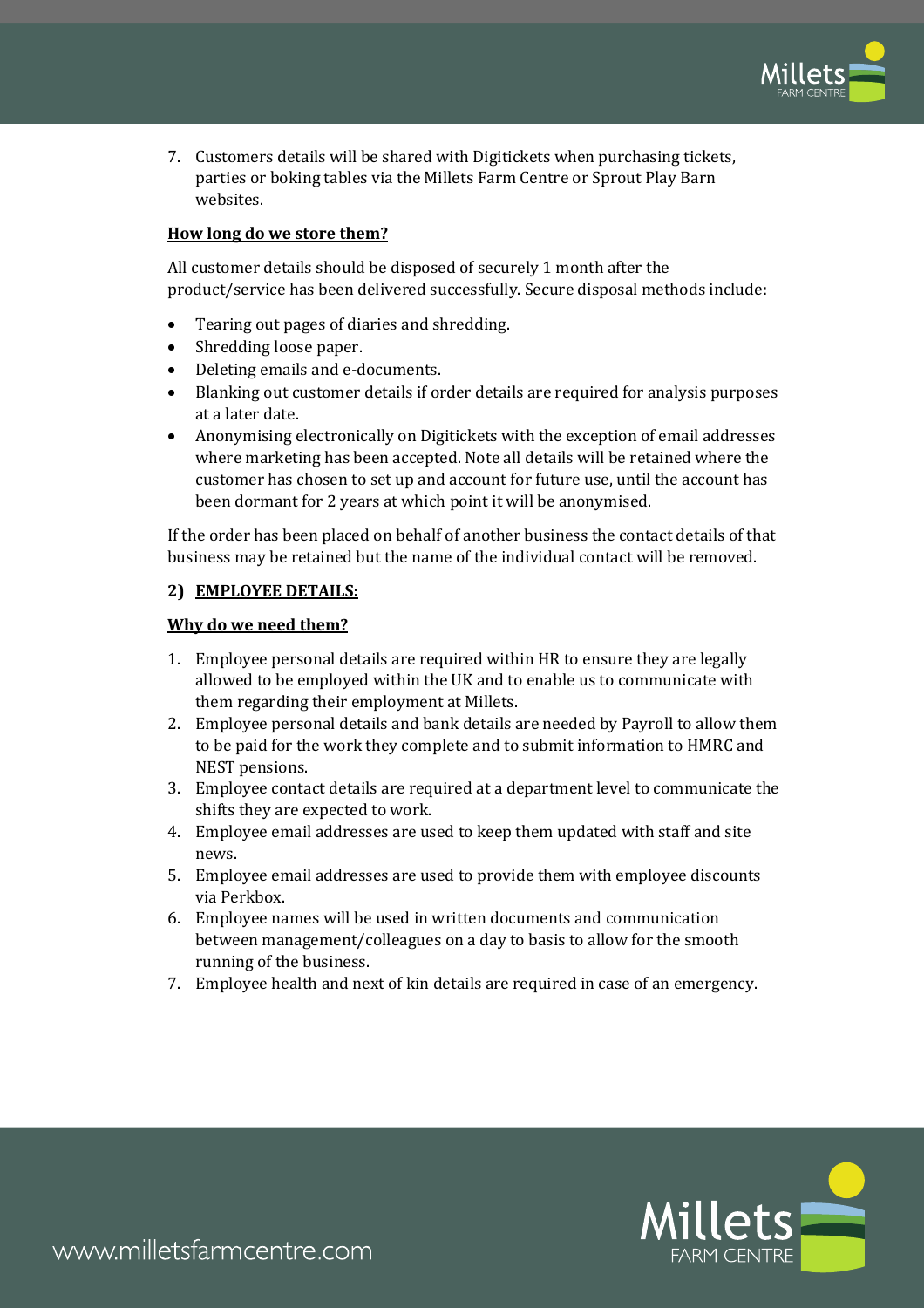

## **How do we store them?**

All employee details should be stored safely for the duration of their employment. Such safe places include:

- Names and contact numbers only in appropriate books or folders stored in drawers or cupboards that can be accessed by the required members of the department or senior management only.
- On forms that are delivered directly to Management in a sealed envelope who would then store them within a locked office/filing cabinet.
- On a Millets password protected computer.
- Within password protected software such as Perkbox, Mailchimp, SAGE, Natwest Bankline, Bodet, Findmyshift, NEST.

Unauthorised places include:

- Anywhere within view of the general public.
- On a white board or wall planner that can be viewed by anybody passing.
- On a white board/lying on a desk in an office that reps/trades people/non-Millets employees may be invited into.
- On non-Millets email accounts, laptops, tablets, phones or any other data storing device.

#### **Sharing Employee Data**

- 1. Employee details may need to be shared between different member of the Millets team on a "need to know" basis only and should always be done so securely.
- 2. Sharing employee details with regulatory bodies such as HMRC will be carried out when legally required.
- 3. Sharing employee details with our insurers, accountants and lawyers will be carried out if required to process claims, during account auditing processes and for employment law support.
- 4. Employee details will be used for email communication purposes and an un subscribe option will always be available. Our staff e-newsletters will be sent using Mail Chimp software.
- 5. Employee details will be provided to Perkbox on completion of probationary period to allow the staff member access to employee offers and discounts unless requested otherwise.
- 6. Employee details will be shared with NEST pension provider if auto enrolment criteria is met. The Employee will then be responsible for opting out of the scheme if desired.
- 7. Employees details will need to be shared with training providers for any employee required to attend training courses or undertake a workplace NVQ.

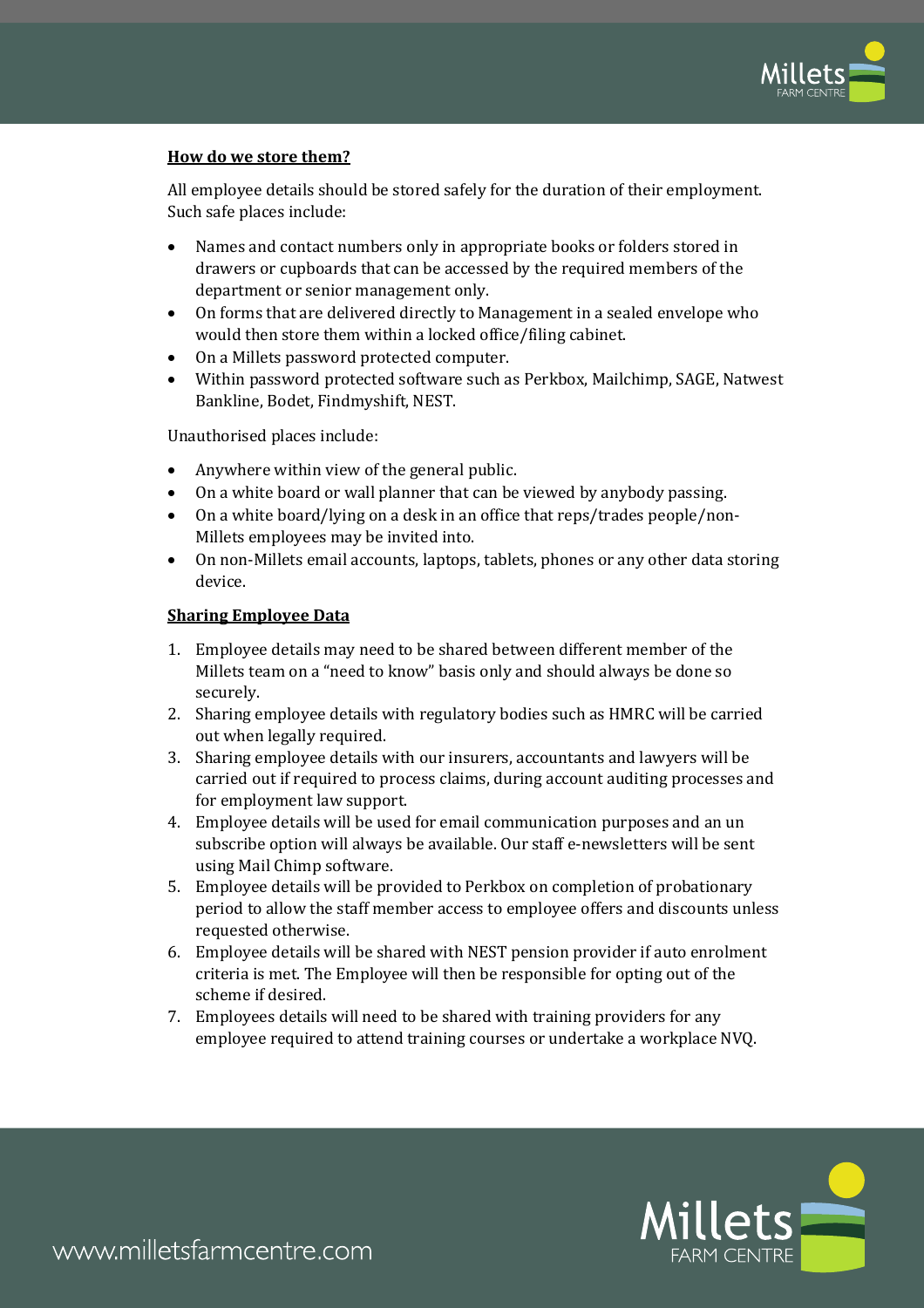

## **How long do we store them?**

Employee details should be disposed of securely at a department level as soon as the individual ceases to work at Millets Farm Centre. Secure disposal methods include:

- Tearing out pages of diaries and shredding
- Shredding loose paper
- Deleting emails
- Blanking out details in diaries
- Deleting details from software such as Perkbox, Mailchimp, Findmyshift, Bodet

Employee details will be kept by HR and Payroll for at least 7 years after the individual cease to work at Millets Farm Centre as is legally required for accounting purposes. These details may be archived.

## **IMPORTANT NOTE**

Staff contact details should not be stored in personal mobile phones for work purposes.

Colleagues may have each other's contact details for personal reasons provided that information has been obtained on a personal basis, not through the data collection required for employment purposes.

Employees should not have managers personal mobile numbers. They should use work contact details to communicate with their managers i.e. the department phone number, Millets email addresses or Findmyshift messenger.

#### **3) EXHIBITOR DETAILS:**

#### **Why do we need them?**

Exhibitor name and contact details will be required for the running of events on site. Keeping details enables us to keep in contact with exhibitors in the run up to the event.

#### **How do we store them?**

- All exhibitor details should be stored safely until the event has been delivered, and unless the exhibitor gives written consent to be contacted with reference future events.
- The details will be stored both electronically, on Millets password protected computers and within password protected software such as ACT, and in paper form in locked offices.
- Exhibitor details will only be shared between members of the Events Team and Accounting.

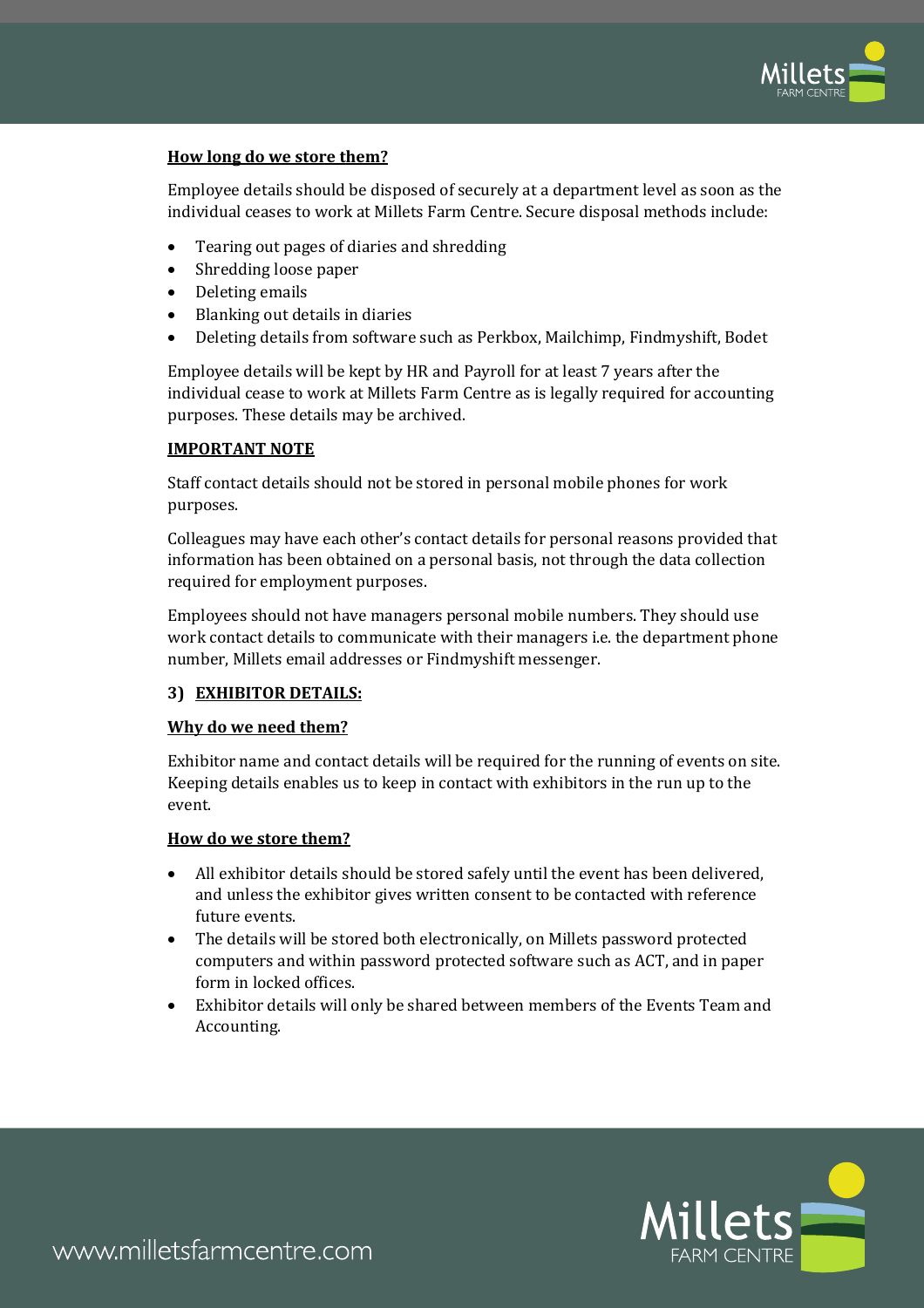

## **4) COMPUTER MANAGEMENT:**

- All computers should be password protected.
- All computers should have different passwords.
- All software that stores customer or employee personal data should be password protected.
- All software that stores customer or employee personal data should have different passwords.
- All passwords should only be given to the people who need to know them to complete their job role successfully.
- A password should be changed whenever an employee who knows the password leaves the company.
- A master sheet of all passwords should be kept by senior management and any changes to passwords reported immediately.
- When leaving your work space all computers or password protected software should be logged out of beforehand.

## **5) ENVIRONMENT MANAGEMENT:**

- Any space containing sensitive personal information i.e. anything more than name and contact details should be locked with a key or code lock.
- All code locks should have different codes.
- Codes and keys should only be given to the people who need to know them to complete their job role successfully.
- Keys should be returned whenever an employee leaves the company, and locks changed if this has not been possible.
- Code locks should be changed whenever an employee who knows the code leaves the company.
- A master sheet of all codes should be kept by senior management and any changes to codes reported immediately.
- All spare keys should be sorted securely by Senior Management.

## **6) HOME WORKING:**

- Using customer or employee personal data whilst working at home should be completed with the permission of senior management only.
- Work at home may be completed on company password protected laptops, tablets or phones only.
- When leaving your work all computers or password protected software should be logged out of beforehand.
- No customer or employee personal data should be removed from company devices or stored on personal devices.

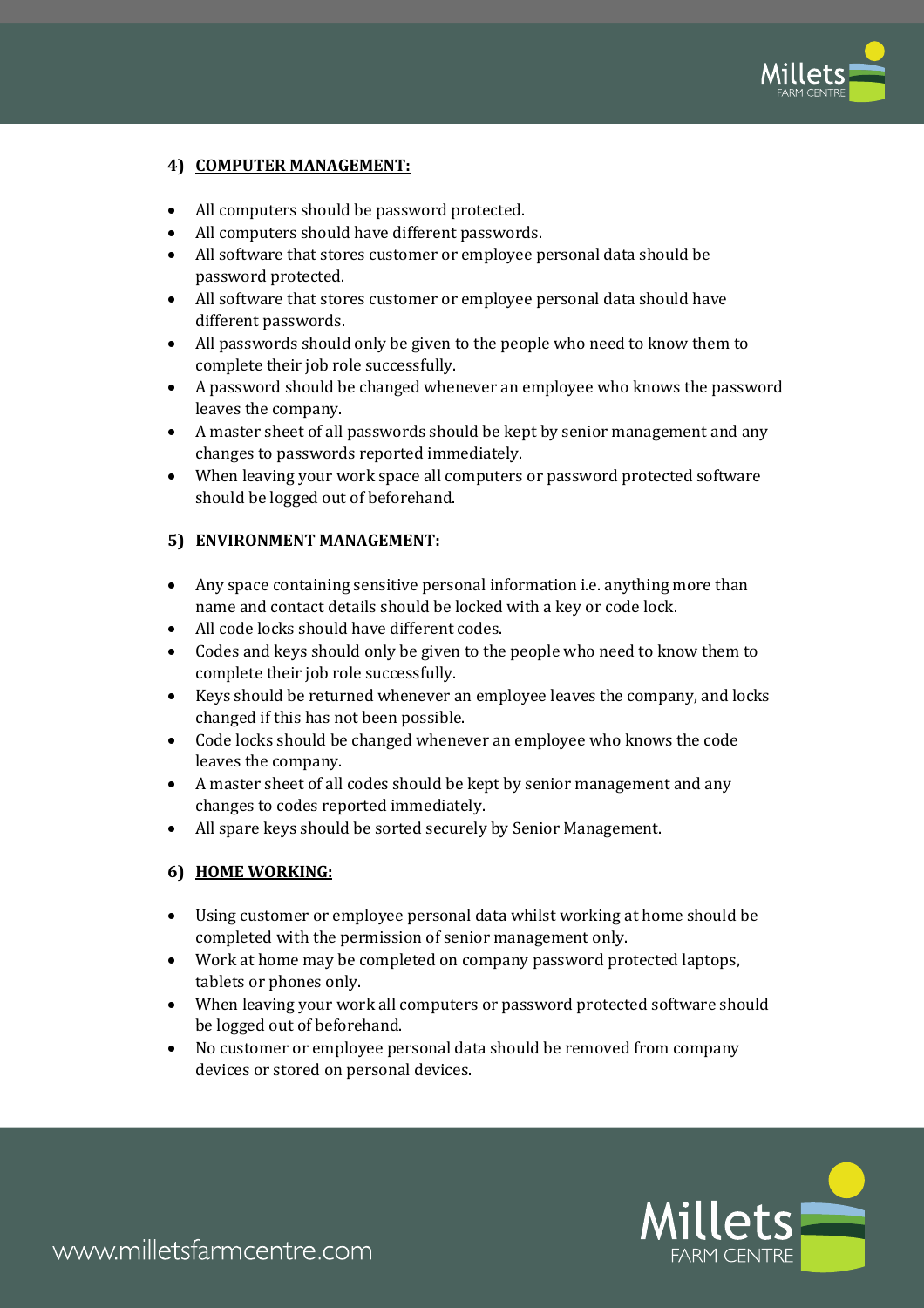

• No paper records of customer or employee personal data should be removed from your place of work as sufficient safe storage will not be available in transit or in the home.

# **7) CCTV:**

CCTV is used in some public areas to monitor and prevent antisocial behaviour and theft. Images will be recorded and stored for up to one month on a password protected computer in case they need to referred back to. Printed images of members of the public who have displayed anti-social behaviour or where there is photographic evidence of theft may be shared amongst Millets Employees for identification purposes in the future and will then be disposed of securely.

## **8) PROMOTIONAL IMAGES/VIDEOS:**

Pictures and videos will be used in printed promotional materials, on our websites and as part of our social media marketing strategy. These pictures and videos may contain members of the public or employees. Each individual will be asked if they are happy to be included in such an image/video prior to it being taken and will be asked to sign a model release form giving consent for the future use of their image. Should they change their mind at a later date the image will be deleted from our library and will not be used in any future promotional materials. Any printed promotional materials that already exist will not be destroyed as consent was given at the time of printing but further print runs will not be carried out without removal of the image first.

## **9) COOKIES:**

Our websites use cookies to better the users experience while visiting the website. Where applicable this website uses a cookie control system allowing the user on their first visit to the website to allow or disallow the use of cookies on their computer/device. This complies with recent legislation requirements for websites to obtain explicit consent from users before leaving behind or reading files such as cookies on a user's computer/device.

Cookies are small files saved to the user's computer hard drive that track, save and store information about the user's interactions and usage of the website. This allows the website, through its server, to provide the users with a tailored experience within this website.

Users are advised that if they wish to deny the use and saving of cookies from this website on to their computers' hard drive they should take necessary steps within their web browsers security settings to block all cookies from this website and its external serving vendors.



www.milletsfarmcentre.com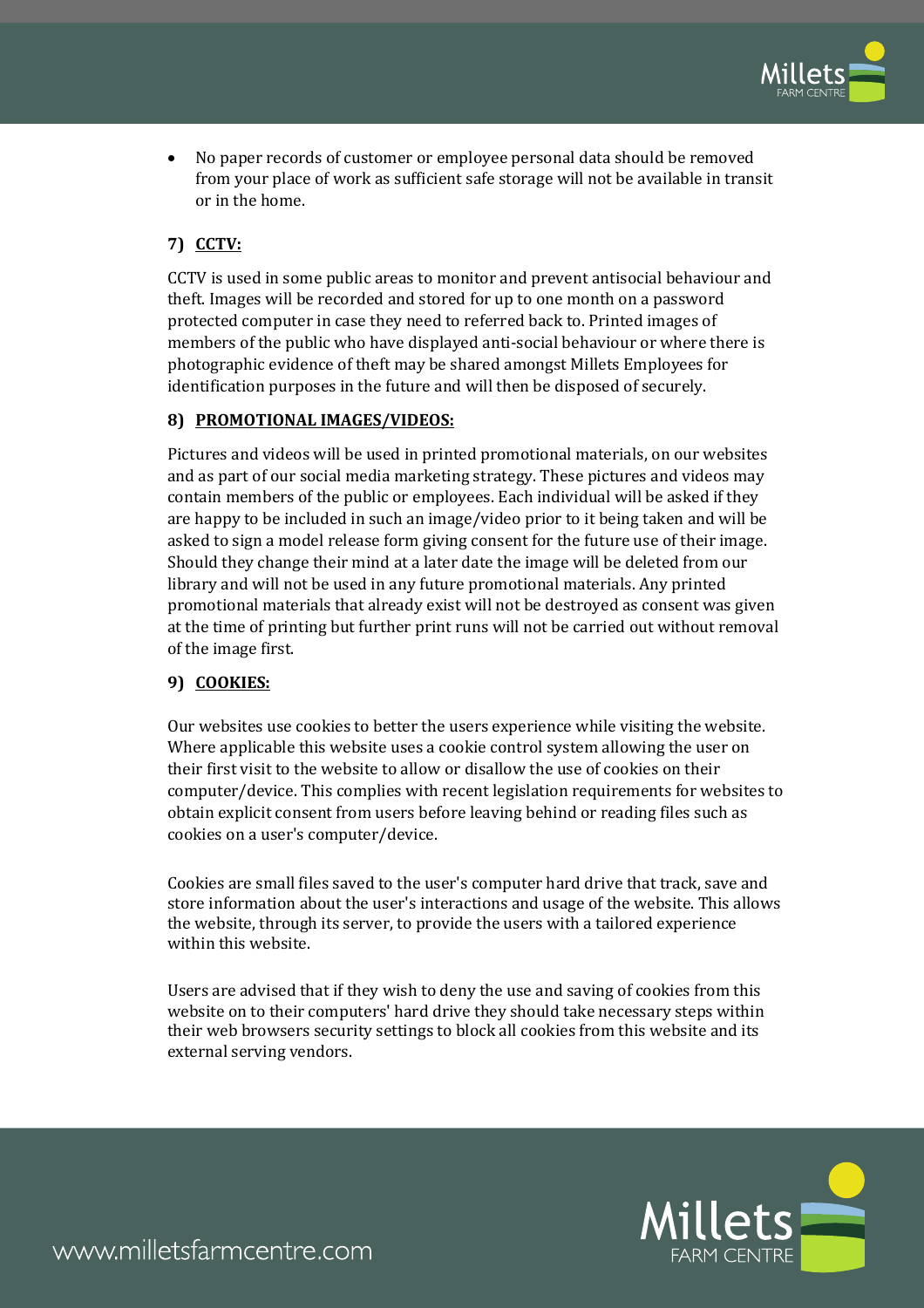

This website uses tracking software to monitor its visitors to better understand how they use it. This software is provided by Google Analytics which uses cookies to track visitor usage. The software will save a cookie to your computer's hard drive in order to track and monitor your engagement and usage of the website, but will not store, save or collect personal information. You can read Google's privacy policy here for further informatio[n www.google.com/privacy.html](http://www.google.com/privacy.html)

## **10)EMAIL NEWSLETTERS:**

We operate an email newsletter program, used to inform subscribers about products and services supplied by this website. Users can subscribe through an online automated process should they wish to do so but do so at their own discretion. Some subscriptions may be manually processed through prior written agreement with the user.

Email marketing campaigns contain tracking facilities within the actual email. Subscriber activity is tracked and stored in a database for future analysis and evaluation. Such tracked activity may include; the opening of emails, forwarding of emails, the clicking of links within the email content, times, dates and frequency of activity [this is by no means a comprehensive list]. This information is used to refine future email campaigns and supply the user with more relevant content based around their activity.

In compliance with UK Spam Laws and the Privacy and Electronic Communications Regulations 2003 subscribers are given the opportunity to unsubscribe at any time through an automated system. This process is detailed at the footer of each email campaign.

Personal details are processed in accordance with the GDPR and as outlined earlier in this Privacy Policy.

#### **11)EXTERNAL LINKS:**

Our website only looks to include quality, safe and relevant external links, however users are advised to adopt a policy of caution before clicking any external web links mentioned throughout this website. (External links are clickable text/banner/image links to other websites)

We cannot guarantee or verify the contents of any externally linked website despite their best efforts. Users should therefore note they click on external links at their own risk and this website and its owners cannot be held liable for any damages or implications caused by visiting any external links mentioned.



www.milletsfarmcentre.com